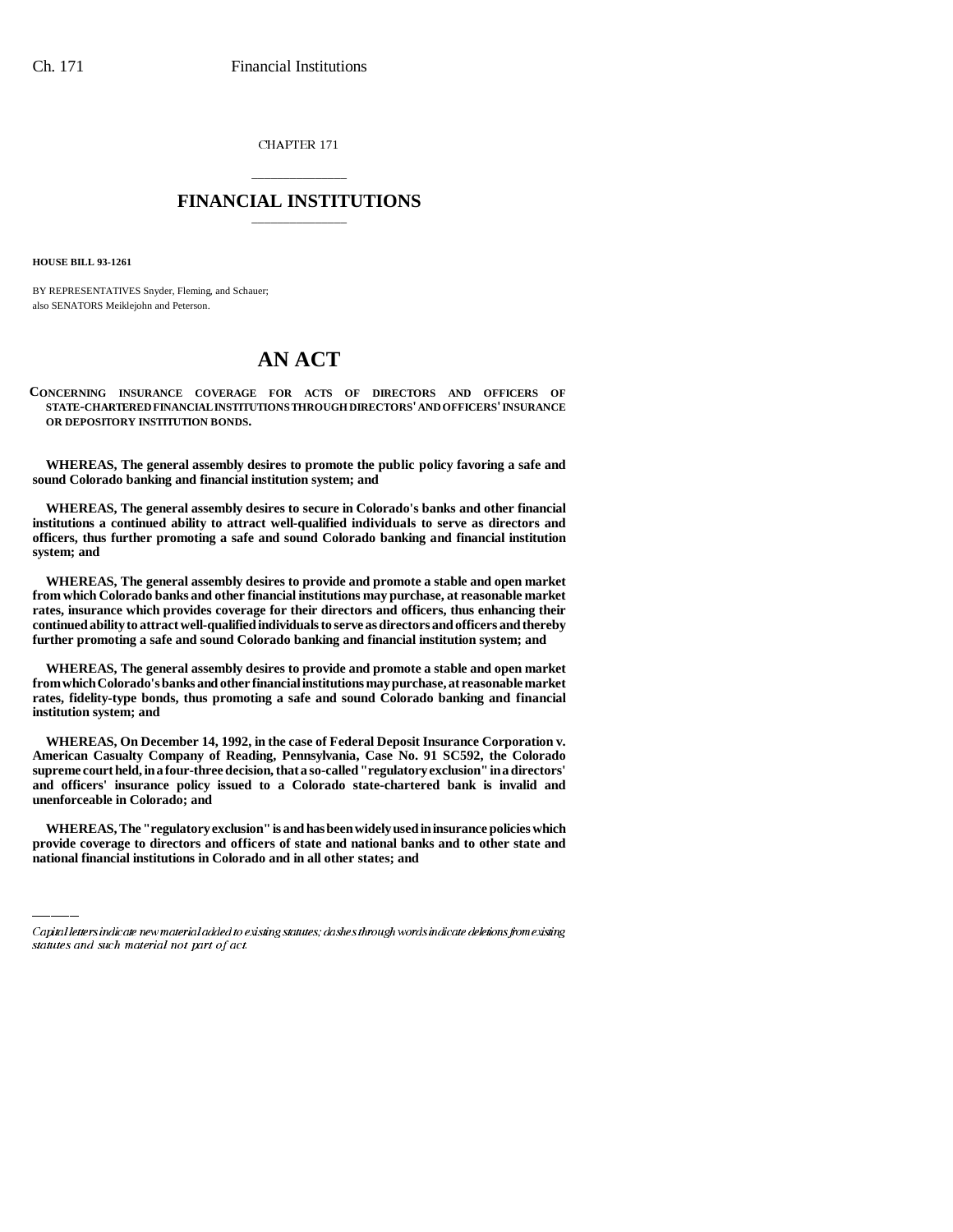**WHEREAS, Use of a "regulatory exclusion" allows insurers to write coverage for directors and officers of banks and other financial institutions; and**

**WHEREAS, A comprehensive study commissioned by the United States congress showed that refusing to permit the use of "regulatory exclusions" would result in a market with few or no providers and little or no affordable coverage; and**

**WHEREAS, The recent Colorado supreme court decision may apply to Colorado state-chartered banks but not to nationally chartered banks in Colorado, thus creating an undesirable imbalance in Colorado's dual banking system; and**

**WHEREAS, The general assembly desires to maintain a competitive balance and parity between nationally chartered and state-chartered banks and savings and loan associations in Colorado; and**

**WHEREAS, The general assembly desires to validate and confirm "regulatory exclusion" provisions contained in policies which provide coverage to directors and officers of banks and other financial institutions; and**

**WHEREAS, The general assembly desires to make clear that as to any insurance policy, bond form, contract, endorsement, or certificate in effect or issued on or after the effective date of this act, "regulatory exclusions" and bond termination provisions are enforceable and are in conformity with the public policy of this state; now, therefore,**

*Be it enacted by the General Assembly of the State of Colorado:*

**SECTION 1.** 11-3-120, Colorado Revised Statutes, 1987 Repl. Vol., as amended, is amended BY THE ADDITION OF A NEW SUBSECTION to read:

**11-3-120. Director and officer insurance and fidelity bonds - legislative declaration.** (4) (a) THE GENERAL ASSEMBLY HEREBY FINDS, DETERMINES, AND DECLARES THAT THE FOLLOWING IS ENFORCEABLE AND IN CONFORMITY WITH THE PUBLIC POLICY OF THIS STATE, AS EXPRESSED IN THIS CODE, INCLUDING THE PROVISIONS OF SECTION 11-1-101.5:

(I) ANY INSURANCE POLICY, FORM, CONTRACT, ENDORSEMENT, OR CERTIFICATE IN EFFECT OR ISSUED ON OR AFTER THE EFFECTIVE DATE OF THIS SUBSECTION (4) WHICH PROVIDES INSURANCE COVERAGE TO DIRECTORS OR OFFICERS, OR BOTH, OF A BANK BUT WHICH DOES NOT GRANT COVERAGE OR WHICH EXCLUDES COVERAGE FOR CLAIMS MADE BY ANY DEPOSITORY INSURANCE ORGANIZATION OR ANY OTHER STATE OR FEDERAL CORPORATION, ORGANIZATION, OR ENTITY ACTING AS RECEIVER, CONSERVATOR, OR LIQUIDATOR OF SUCH BANK, WHETHER IN ITS OWN NAME OR IN BEHALF OF ANY OTHER PERSON OR ENTITY; OR

(II) ANY FIDELITY BOND, FINANCIAL INSTITUTION BOND, OR DEPOSITORY INSTITUTION BOND IN EFFECT OR ISSUED ON OR AFTER THE EFFECTIVE DATE OF THIS SUBSECTION (4) THAT PROVIDES FOR TERMINATION OF SUCH BOND UPON THE TAKING OVER OF THE BANK BY A RECEIVER OR OTHER LIQUIDATOR OR BY STATE OR FEDERAL OFFICIALS.

(b) NO PROVISION OF ARTICLE 5 OF THIS TITLE SHALL BE CONSTRUED TO CONTRAVENE OR MODIFY THE EXPRESSED PUBLIC POLICY SET FORTH IN THIS SUBSECTION (4).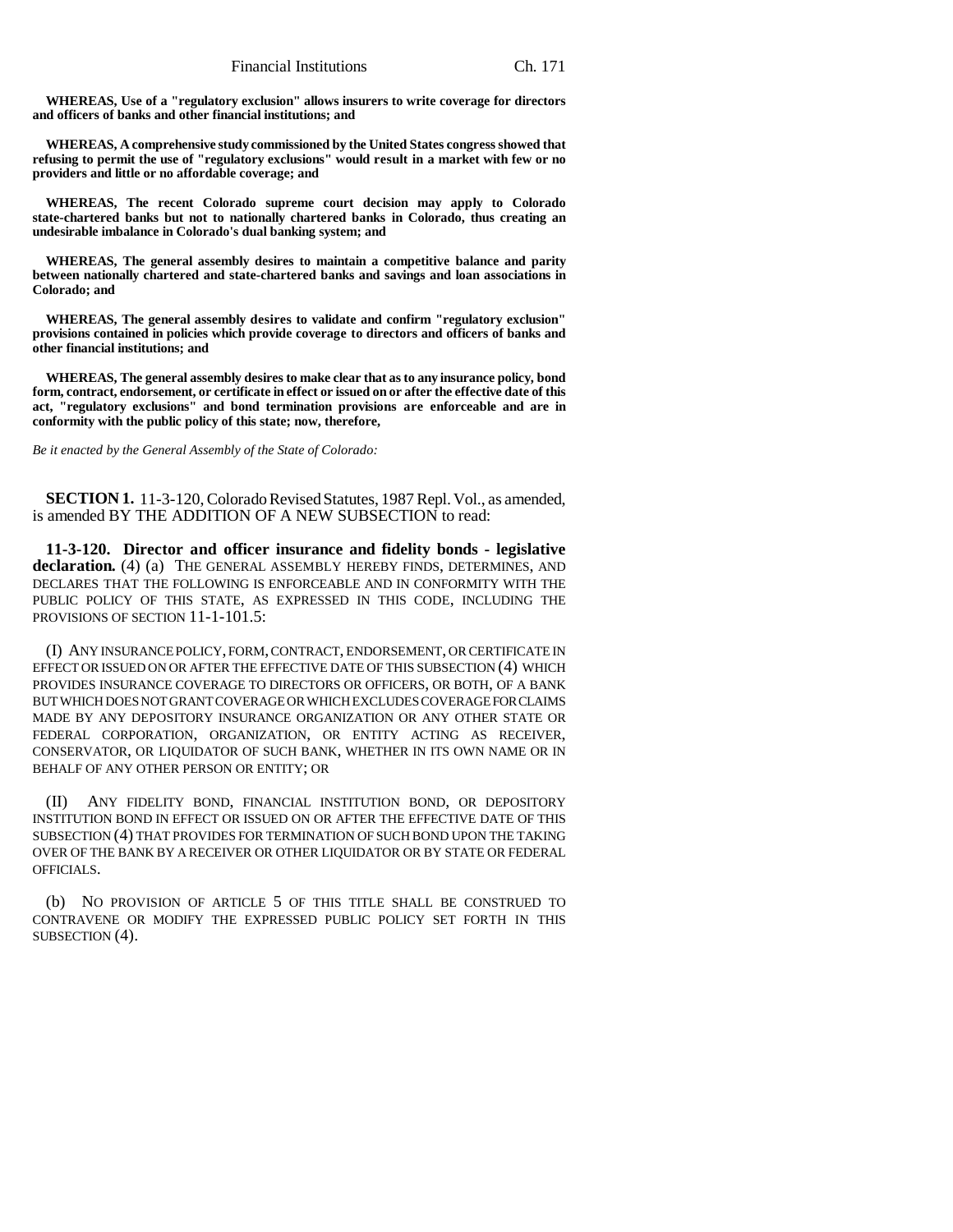**SECTION 2.** 11-22-116, Colorado Revised Statutes, 1987 Repl. Vol., as amended, is amended BY THE ADDITION OF A NEW SUBSECTION to read:

**11-22-116. Director and officer insurance and fidelity bonds - legislative declaration.** (5) (a) THE GENERAL ASSEMBLY HEREBY FINDS, DETERMINES, AND DECLARES THAT THE FOLLOWING IS ENFORCEABLE AND IN CONFORMITY WITH THE PUBLIC POLICY OF THIS STATE, AS EXPRESSED IN THIS ARTICLE, INCLUDING THE PROVISIONS OF SECTION 11-1-101.5:

(I) ANY INSURANCE POLICY, FORM, CONTRACT, ENDORSEMENT, OR CERTIFICATE WHICH PROVIDES INSURANCE COVERAGE TO DIRECTORS OR OFFICERS, OR BOTH, OF AN INDUSTRIAL BANK BUT WHICH DOES NOT GRANT COVERAGE OR WHICH EXCLUDES COVERAGE FOR CLAIMS MADE BY ANY DEPOSITORY INSURANCE ORGANIZATION OR ANY OTHER STATE OR FEDERAL CORPORATION, ORGANIZATION, OR ENTITY ACTING AS RECEIVER, CONSERVATOR, OR LIQUIDATOR OF SUCH INDUSTRIAL BANK, WHETHER IN ITS OWN NAME OR IN BEHALF OF ANY OTHER PERSON OR ENTITY; OR

(II) ANY FIDELITY BOND, FINANCIAL INSTITUTION BOND, OR DEPOSITORY INSTITUTION BOND THAT PROVIDES FOR TERMINATION OF SUCH BOND UPON THE TAKING OVER OF THE INDUSTRIAL BANK BY A RECEIVER OR OTHER LIQUIDATOR OR BY STATE OR FEDERAL OFFICIALS.

(b) NO PROVISION OF PART 6 OF THIS TITLE SHALL BE CONSTRUED TO CONTRAVENE OR MODIFY THE EXPRESSED PUBLIC POLICY SET FORTH IN THIS SUBSECTION (5).

**SECTION 3.** Article 23 of title 11, Colorado Revised Statutes, 1987 Repl. Vol., as amended, is amended BY THE ADDITION OF A NEW SECTION to read:

**11-23-117.5 Director and officer insurance and fidelity bonds - legislative** declaration. (1) (a) THE GENERAL ASSEMBLY HEREBY FINDS, DETERMINES, AND DECLARES THAT THE FOLLOWING IS ENFORCEABLE AND IN CONFORMITY WITH THE PUBLIC POLICY OF THIS STATE, AS EXPRESSED IN THIS ARTICLE, INCLUDING THE PROVISIONS OF SECTION 11-1-101.5:

(I) ANY INSURANCE POLICY, FORM, CONTRACT, ENDORSEMENT, OR CERTIFICATE IN EFFECT OR ISSUED ON OR AFTER THE EFFECTIVE DATE OF THIS SECTION WHICH PROVIDES INSURANCE COVERAGE TO DIRECTORS OR OFFICERS, OR BOTH, OF A TRUST COMPANY BUT WHICH DOES NOT GRANT COVERAGE OR WHICH EXCLUDES COVERAGE FOR CLAIMS MADE BY ANY DEPOSITORY INSURANCE ORGANIZATION OR OTHER STATE OR FEDERAL CORPORATION, ORGANIZATION, ENTITY, OR AGENCY ACTING AS RECEIVER, CONSERVATOR, OR LIQUIDATOR OF SUCH TRUST COMPANY, WHETHER IN ITS OWN NAME OR IN BEHALF OF ANY OTHER PERSON OR ENTITY; OR

(II) ANY FIDELITY BOND, FINANCIAL INSTITUTION BOND, OR DEPOSITORY INSTITUTION BOND IN EFFECT OR ISSUED ON OR AFTER THE EFFECTIVE DATE OF THIS SECTION THAT PROVIDES FOR TERMINATION OF SUCH BOND UPON THE TAKING OVER OF ANY TRUST COMPANY BY A RECEIVER OR OTHER LIQUIDATOR OR BY STATE OR FEDERAL OFFICIALS.

(b) NO PROVISION OF THIS ARTICLE SHALL BE CONSTRUED TO CONTRAVENE OR MODIFY THE EXPRESSED PUBLIC POLICY SET FORTH IN THIS SECTION.